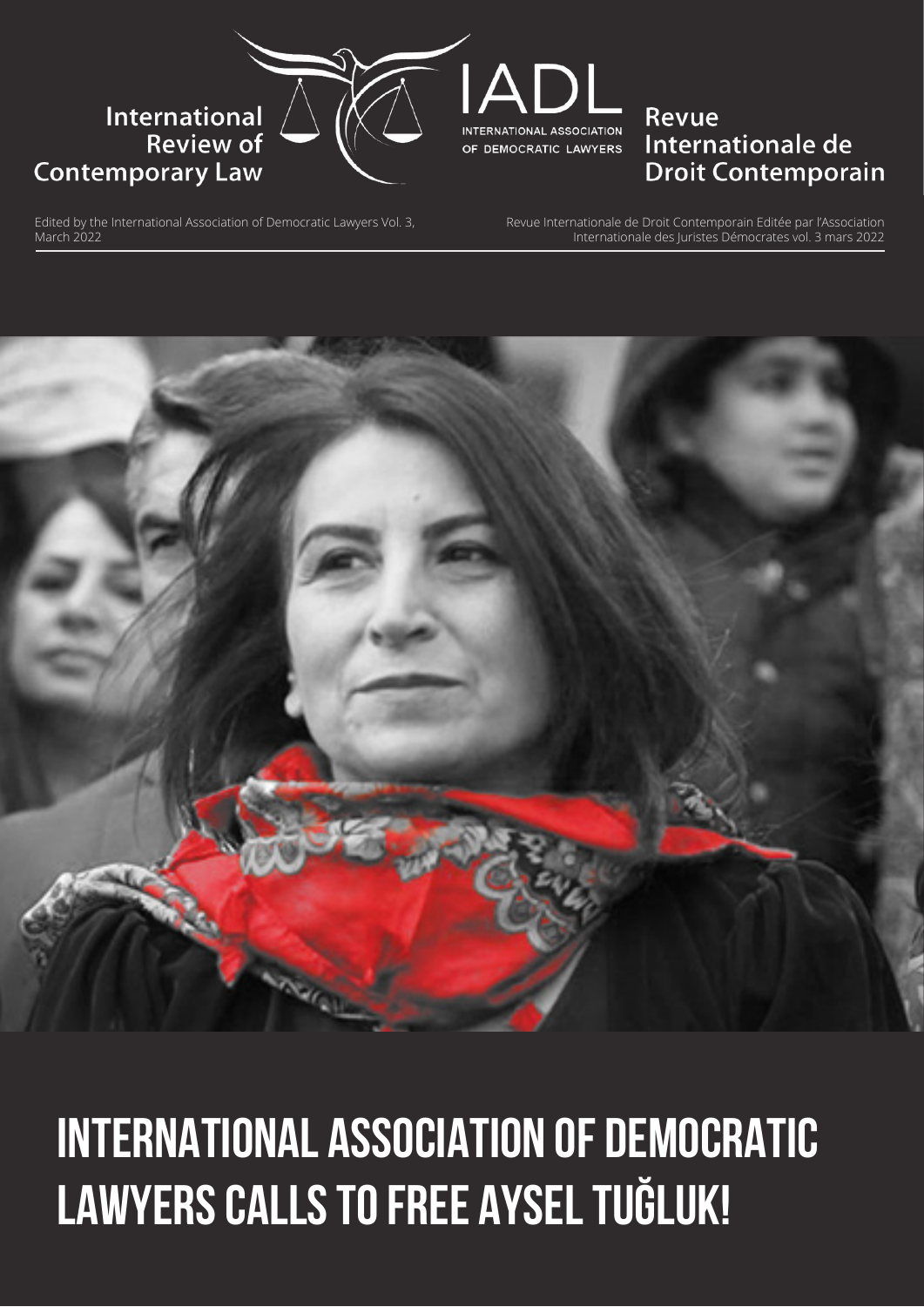

Zamekanim Nîştîmanî hezareha bê ser û şwênî enfale Cêgey řazî sedan şehîdî Heļebce û Badînane Zamekanim Hî serî Kirkuk û piştî Dîyarbekre Hî lamilî Mehabad û nêwçewanî Qamîşlîye Qeredaġî

My wounds are the Homeland of thousands of disappeared Anfal victims Place of the secret of hundreds of Halabja and Badinan martyrs My wounds are the wounds of Kirkuk's head and Diyarbakir's back Mahabad's shoulder and Qamishli's forehead Qeredaġî (1)



(1) Qeredagi was a Kurdish female poet and writer, born in 1966 in Kifri. Her first collection of revolutionary poems was published in 1980, and they were the reason why she was imprisoned by the Iraqi regime under heavy isolation. Her poetry focuses on peace, freedom and love.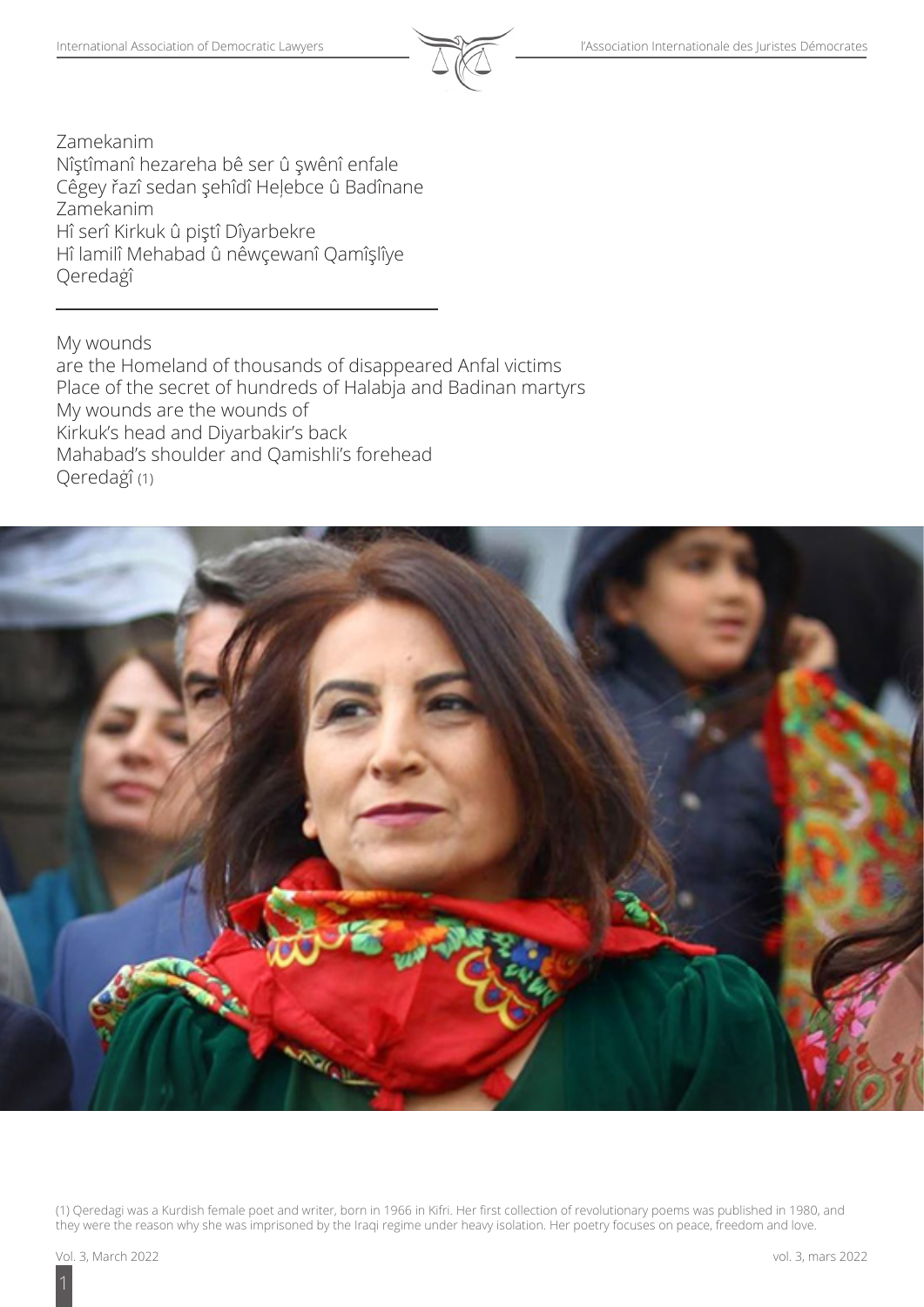

## **Aysel Tuğluk should be released immediately! Keeping her in prison is torture!** (2)

Aysel Tuğluk is a Kurdish politician and a human rights lawyer. She is a member of the Istanbul Bar Association, Human Rights Association (IHD) and served as executive board member of the Society and Legal Research Foundation (TOHAV). She was also a founding member of the now banned pro-Kurdish Democratic Society Party (DTP). She was the first woman co-chair of a political party in Turkey after the DTP had introduced the co-chair system to ensure representation of women in politics. She undertook a pioneering role in this progressive action, leading the 2014 legislative change in the Law on Political Parties that allowed political parties to adopt the co-chair system.

She has worked in several NGOs as a human rights lawyer before being elected to parliament in 2007 from the Kurdish-majority Diyarbakır province as an independent deputy. Due to her legal immunity as an elected deputy, she avoided jail time after being sentenced to 18 months in prison in 2007 over the distribution of party leaflets in Kurdish (3). She was sentenced again to 28 months imprisonment in 2009, this time on charges of spreading "terrorist propaganda", a charge she then interpreted as a form of political pressure on her former party, DTP (4). In 2009, the Constitutional Court of Turkey decided unanimously that the DTP should be closed down (5). The Court also stripped Aysel Tuğluk, along with fellow lawmaker Ahmet Türk, of parliamentary immunity (6). On 12 January 2016, the ECtHR decided that the dissolution of the DTP was not in line with the standards of the European Convention on Human Rights (ECHR) (7).

In 2011, she was re-elected as an MP. The following year, a court sentenced her to 14 years and 7 months in prison for ten separate speeches she delivered as a deputy, on the charges of "committing a crime on behalf of the armed terrorist organization PKK without being a member" and "making terrorist propaganda" (8). Her lawyers argued that Ms. Tuğluk had delivered her speeches under her identity as a politician and that her freedom of speech has been violated by the courts. She did not have to serve jail time for this conviction as a result of the legislative changes made in the course of the proceedings.

Aysel Tuğluk was arrested in 2016 while she was the vice co-chair of the left wing and pro-Kurdish Peoples' Democratic Party (HDP) along with several other Kurdish opposition politicians. She was given a ten-year prison sentence on terrorism charges and has been held in prison since December 2016. Her political activities, speeches she delivered while she was a member of parliament (MP) and her attendance at funerals of Kurdistan Workers' Party (PKK) members were used as evidence against her in court.

In 2018, Suruç Criminal Court of First Instance sentenced her to 1 year and 6 months in prison for "opposing to law on rallies and demonstrations", while she was already behind bars after her arrest in 2016 (9). Although the judgment of the lower court was later quashed on appeal, her retrial is still ongoing. In a further proceeding, Van 4th Assize Court sentenced her to 1 year and 8 months prison on 14 October 2021 for two speeches she gave while she was an MP. Her appeal has been pending as of the date of this letter.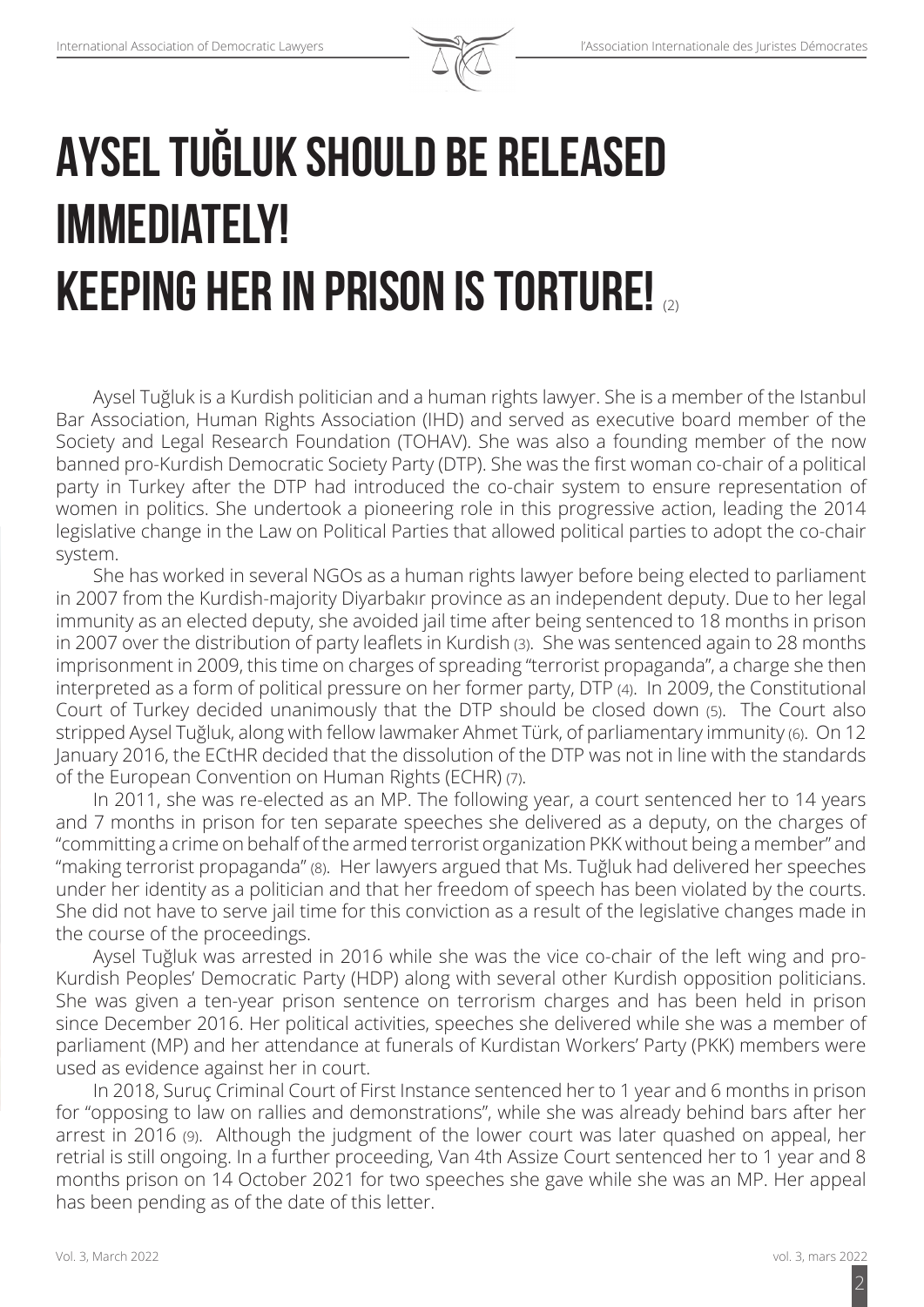

In 2017, Ms. Tuğluk lost her mother, Hatun Tuğluk, whose funeral ceremony in Ankara was attacked by a fascist mob. She was allowed to participate in the funeral from prison, and she witnessed the attack. While her mother Hatun Tuğluk's body was initially buried in Ankara, due to the threats to the integrity of her grave, it was transferred to Dersim to be re-buried. According to Ms. Tuğluk's lawyers, her memory loss was triggered by these events, including treatment she and her family faced in the process of her mother's death and funeral. Her loss of memory began following the serious trauma she experienced upon witnessing the attack on her mother's funeral and the unearthing of the body (10).

Her lawyers observed over time that her health started rapidly deteriorating, and she was later diagnosed with dementia (11). On 12 July 2021, a chamber of medical experts from Kocaeli University who examined Ms. Tuğluk's health for four months have concluded that:

"Dementia disease has a chronic course and will show a progressive character, the person [Ms. Tuğluk] should be followed up in tertiary health institutions; there may be problems in the adequacy of the medical support and care that can be provided to the person in prison conditions; it is not possible [for her] to continue her life without the help of someone else; it is not possible [for her] to care for her basic needs in prison conditions without the help of someone else; therefore the execution of her sentence should be postponed; she cannot lead her life alone under the prison conditions."

However, this detailed analysis by nine experts was disregarded by the Istanbul Forensic Medicine Institute. The Institute, reportedly after just a two-hour examination of Ms. Tuğluk's state, summarily concluded in a 3 September 2021 report that her health condition does not justify an exemption from execution of her sentence in prison (12).

Therefore, she was diagnosed with dementia while in prison, and as her condition deteriorated, Kocaeli University Hospital department of Forensic Medicine issued a report in July 2021, declaring that she was not fit to stay in prison due to her illness. However, despite this report and the calls from other medical experts asking for her immediate release, the Istanbul Forensic Medicine Institute determined in a later report that she may stay in prison, as her routine visits to clinics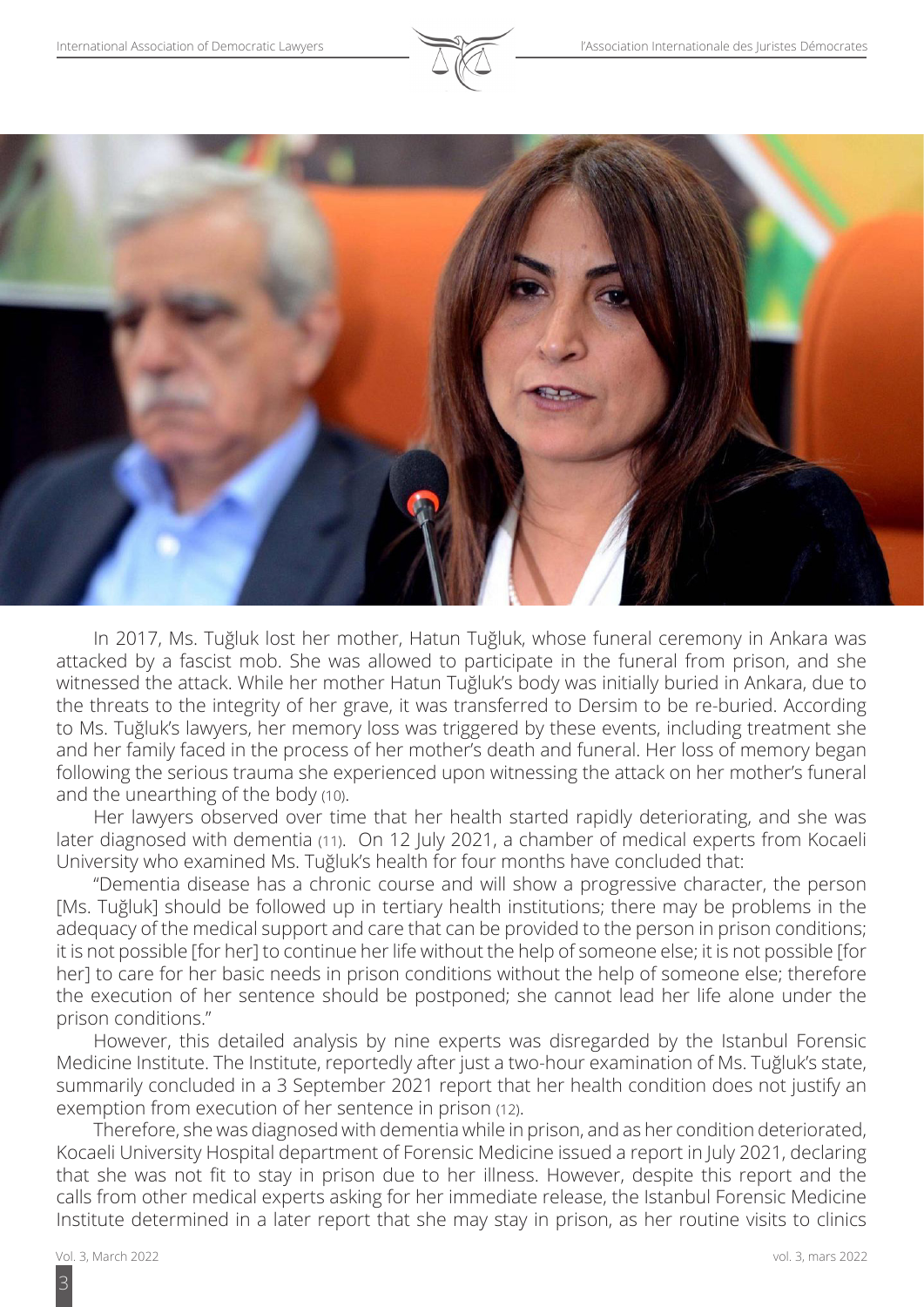were allowed.

Currently she is experiencing severe memory loss and cannot handle her daily needs on her own. She has been forgetting to conduct her vital needs such as eating and drinking water, as well as forgetting how to read, write and speak to people. She is at risk of death, if she remains in prison.

There are a significant number of gravely sick prisoners in Turkey. According to the report published by the Human Rights Association of Turkey (IHD) in March 2020, there are currently more than 1,605 sick prisoners, including 604 in critical condition, in Turkish prisons (13). The IHD believes that the real number of sick inmates in Turkish prisons is much higher. Their report also suggests that in the year 2020, at least 18 sick prisoners died of suicide. The increase in the number of suicide cases in Turkish prisons in recent years is closely related to the increase in other violations of prisoners' human rights. As for senior prisoners, between April and November 2020 four prisoners over the age of 70 died from serious health complications. (14)

Civil society organizations in Turkey have been raising their concern over the systematic torture applied to severely ill prisoners in Turkish prisons by keeping them in solitary confinement and preventing them from receiving medical care (15). It is reported that since 2020, 104 inmates died in prisons and many of them were suffering from illnesses. In the month of December 2021 alone, at least 7 inmates died while behind bars (16). Some of these deaths were under suspicious conditions and were ruled as a suicide by the authorities. Most recently, prisoner Garibe Gezer, who had reported that she was tortured and sexually abused in the prison was found dead by alleged suicide in her cell (17). After trying to report her abuse in prison, she was punished by being placed in a padded cell on her own with no access to the outside world (18). She died at the age of 28 in the cell in which she was being held in solitary confinement. Another recent case of suspicious death by alleged suicide was of prisoner Vedat Cem Erkmen, whose autopsy was

 (3) Reuters, 5 February 2009, Turkish Court sentences Kurdish lawmaker to jail (accessed 6 January 2022) < https://www.reuters.com/article/ idUSL5778001>

(4) Ibid.

 (5) France 24, 11 December 2009, Top court bans main Kurdish political party (accessed on 6 January 2022) < https://www.france24.com/ en/20091211-top-court-bans-main-kurdish-political-party>

(6) Ibid.

 (7) ECtHR, Party for a Democratic Society (DTP) and others v. Turkey, judgement of 12 January 2016 (applications nos. 3870/10, 3870/10, 3878/10, 15616/10, 21919/10, 39118/10 and 37272/10)

 (8) Bianet, 12 June 2012, Independent deputy Aysel Tuğluk sentenced to 14.5 years behind bars (accessed 6 January 2022) < https://bianet.org/ english/human-rights/139020-independent-deputy-aysel-tugluk-sentenced-to-14-5-years-behind-bars>

 (9) Bianet, 2 January 2018, HDP Deputy Co-chair Tugluk sentenced to 1.5 years in prison (accessed 6 January 2022) < https://bianet.org/english/ politics/192938-hdp-deputy-co-chair-tugluk-sentenced-to-1-5-years-in-prison>

(10) See, supra note 2.

(11) Ibid.

 (12) Duvar English, 21 December 2022, 68 Civil society organizations call for release of Kurdish politican suffering from illness (accessed 6 January 2022) < https://www.duvarenglish.com/68-civil-society-organizations-call-for-release-of-kurdish-politician-aysel-tugluk-suffering-from-illness-news-59919>

 (13) Human Rights Association, 1 April 2021, IHD 2020 Yılı Türkiye hapishanelerinde hak izleme raporu (accessed 5 January 2022) < https://www. ihd.org.tr/ihd-2020-yili-turkiye-hapishanelerinde-hak-izleme-raporu/>

 (14) Bianet, 19 November 2020, '49 prisoners lost their lives this year' (accessed 11 January 2022) <https://m.bianet.org/english/print/234697-49 prisoners-lost-their-lives-this-year>

 (15) Bianet, 17 December 2022, "Ağır hasta mahpuslar tek kişilik hücreye atılıyor" (accessed 7 January 2022) < https://m.bianet.org/bianet/insan-haklari/254990-agir-hasta-mahpuslar-tek-kisilik-hucreye-atiliyor>

 (16) Duvar English, 22 December 2021, As human rights abuses increase, more and more inmates die in Turkish prisons (accessed 5 January 2022) < https://www.duvarenglish.com/as-human-rights-abuses-increase-more-and-more-inmates-die-in-turkish-prisons-news-59933>

 (17) Duvar English, 10 December 2021, Following torture and sexual abuse, female prisoner dies by alleged suicide in prison (accessed 5 January 2022) < https://www.duvarenglish.com/following-torture-and-sexual-abuse-female-prisoner-garibe-gezer-dies-by-alleged-suicide-in-prisonnews-59818>

(18) Ibid.

 (19) Evrensel, 20 December 2021, Tekirdağ Cezaevi'nde bir tutuklu daha yaşamını yitirdi (accessed 5 January 2022) < https://www.evrensel.net/ haber/450727/tekirdag-cezaevinde-bir-tutuklu-daha-yasamini-yitirdi

 <sup>(2)</sup> On 20 January 2022, an urgent action letter signed by IADL and other 42 bar associations and lawyers and human rights organizations from across the world. This text is based on this letter with the aim of raising awareness about Aysel Tuğluk's urgent situation.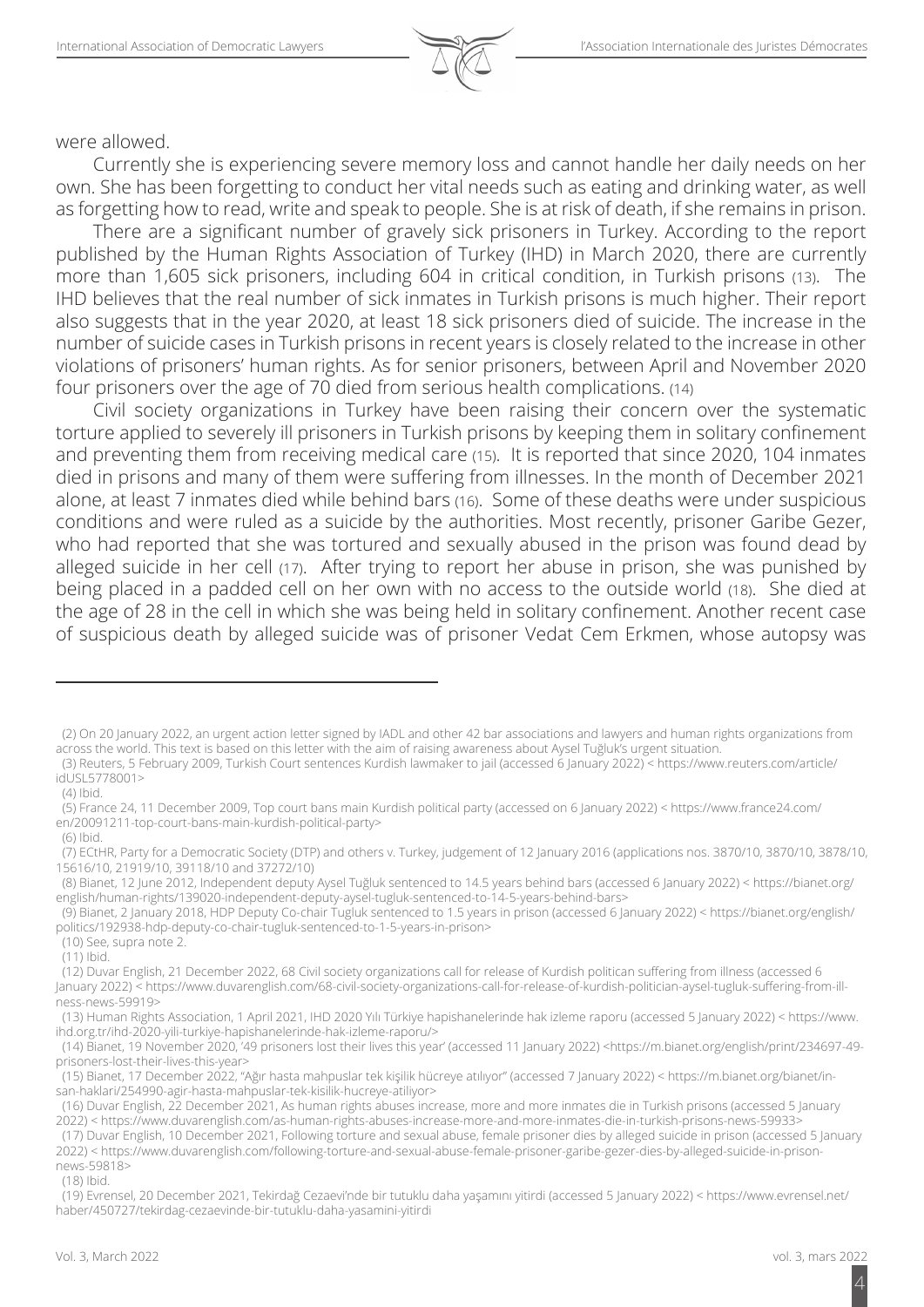

## **IN MEMORY OF GARİBE GEZER**



Garibe Gezer, a 28 year old Kurdish prisoner from Nusaybin, incarcerated in the Type F prison of Kandıra and who had revealed in October 2021 being subjected to physical and sexual aggressions, was found dead in the isolation cell where she was being held as a sanction.

Here is her mother (Halime Gezer's) words in an appeal on November 15 during women's demonstration:

 "They are not even afraid of God. They torture my children. Why? With what right? You have no right to torture my daughter. She was only 20 years old, you imprisoned her you tortured her. You dragged her on the ground, raped her. With what right? I also send a greeting to my son who is in Elazığ prison. I send greetings to all those who are in prison. I send greetings to all those subjected to torture. Our president [Selahattin Demirtaş] is subjected to waterboarding…"